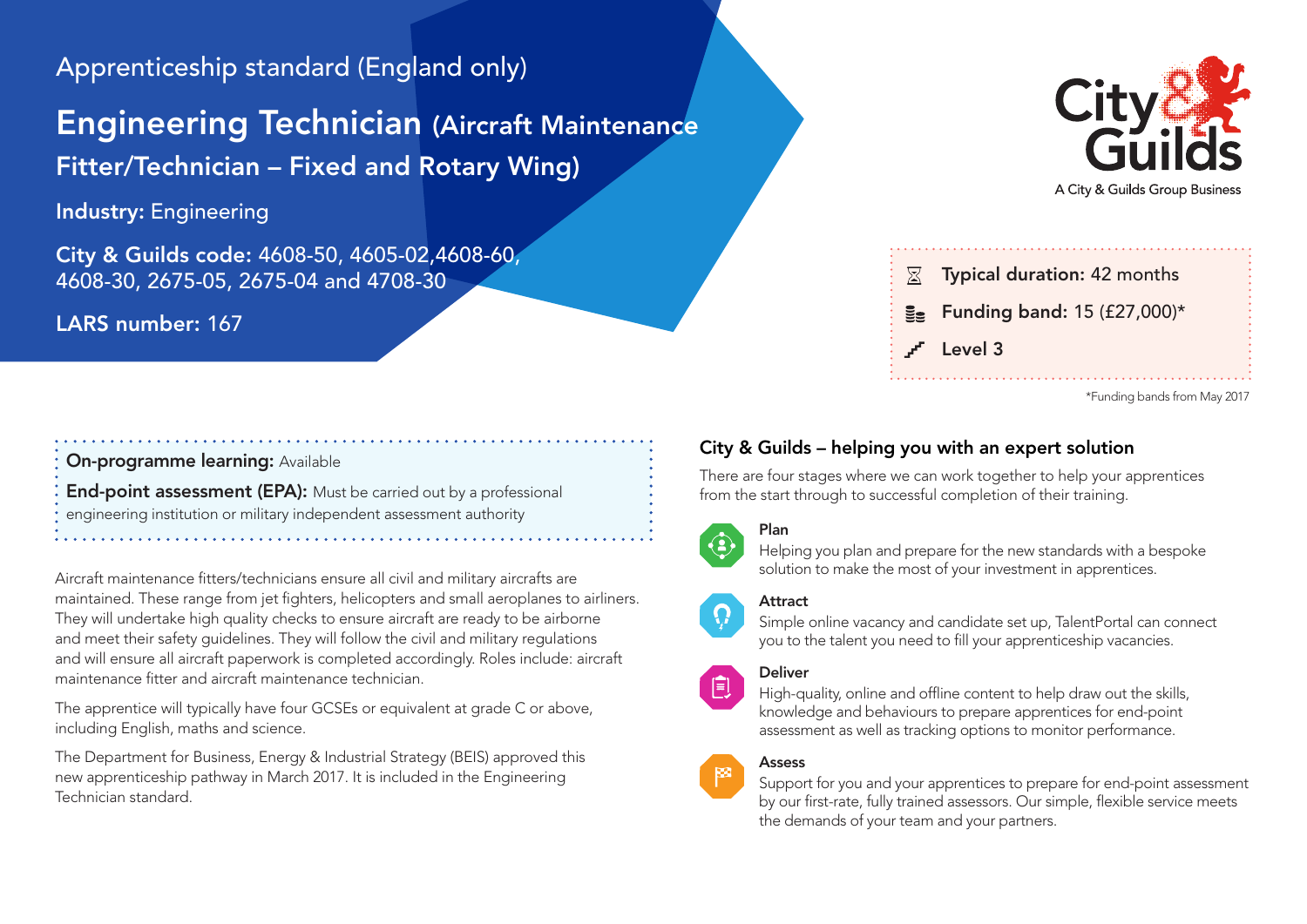# The apprentice journey

# 倌

#### 1 On-programme (deliver)

Training and development takes place during this part of the apprenticeship. It may include a qualification if set in the standard.

Formative assessment of skills, knowledge and behaviours is required in the delivery of the standard and this will be outlined in the assessment plan.

Apprentices have to reach a minimum level of maths and English set by the standard. If they've not previously achieved this, they'll need further study and support.

# 1 On-programme: what apprentices need to learn

On-programme is the learning phase for apprentices to pick up the skills, knowledge and behaviours set in the standard. Apprentices must complete 20% off-the-job training during on-programme. Specific rules govern this and it must take place in the apprentice's contracted hours.

There are mandatory on-programme qualifications that reflect the foundation stage and development stage of this on-programme. There are two qualifications that have to be achieved by the end of each stage:

- 4608-50 Level 2 Diploma in Aerospace and Aviation Engineering (Military Foundation Competence) or
- 4605-02 Level 2 Diploma in Aerospace and Aviation Engineering (Foundation Competence)
- 4608-60 Level 3 Diploma in Aviation Maintenance (Development Competence) Military or
- 4608-30 Level 3 Diploma in Aviation Maintenance (Development Competence).

Apprentices must also take one of the following technical knowledge qualifications relevant to their pathway:

- 2675-05 Level 3 Diploma in Aircraft Maintenance (Civil Aircraft Mechanical) approved by the CAA
- 2675-04 Level 3 Diploma in On-Aircraft Maintenance Category A
- 4708-30 Level 3 Diploma in Aircraft Maintenance (Military)
- EASA Aircraft Maintenance Licence Category A, Part 66 modules through an approved Part 147 Training Organisation.

## Our resources and tools that support on-programme delivery

Our core content for this standard covers Prevent, British values, equality and diversity, and health and safety which give you the basics to deliver the standard and satisfy regulators. It's a blend of e-learning and downloadable content. We also have:



Learning Assistant Guidance

Innovative and cost effective e-portfolio solution that lets you dramatically improve the delivery of their apprenticeship standards by tracking apprentices' progress online in real time. And helps authorise and evidences 20% off-the-job learning.

#### Maths and English requirements

If your apprentices need to complete maths and English, our popular Functional Skills qualifications fit within apprenticeship programmes and cover the core maths and English requirement for the workplace and further study. We have an extensive support package available, including e-Functional Skills, and an online teaching and learning platform, which guides learners from an initial and a diagnostic assessment, through to being exam ready. Find out mor[e: cityandguilds.com/functionalskills](www.cityandguilds.com/functionalskills)

- Handbook containing the knowledge qualifications.
- Sample assessment materials.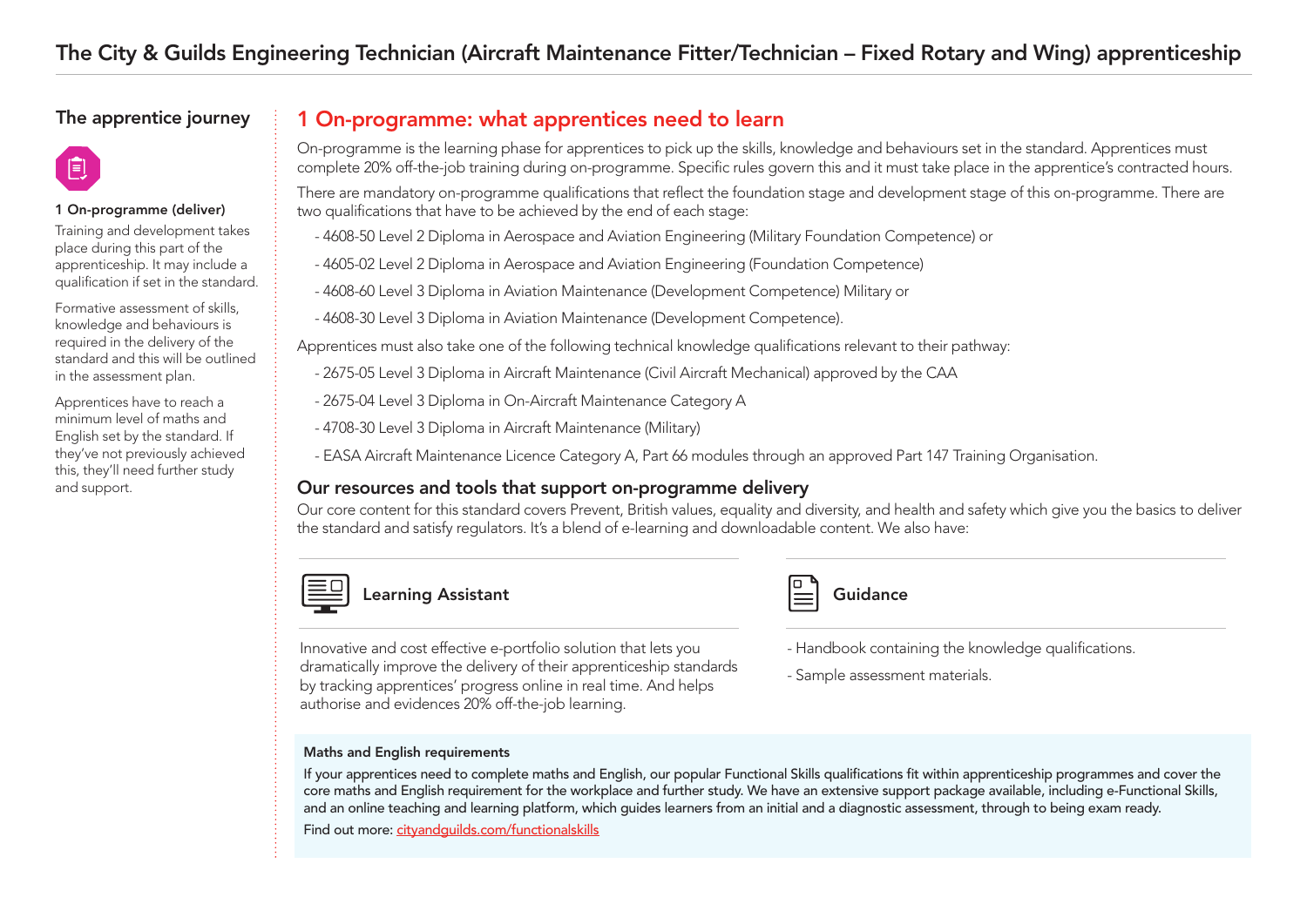

#### 2 Gateway

The employer and provider must sign off the apprentice as ready to move on to end-point assessment.



#### 3 Assess

The end-point assessment must demonstrate that the apprentice can perform in the occupation in a fully competent, holistic and productive way.

The assessment will be graded if required by the standard.

The assessment organisation and assessor must be independent of, and separate from, the training provided by the provider and employer.



#### 4 Apprenticeship certificate

On successful completion, the end-point assessment organisation will apply to the Education and Skills Funding Agency (ESFA) for the apprenticeship certificate. The certificate is sent to the apprentice's employer.

# 2 Gateway

To move on to EPA, the apprentice must pass the qualifications required by their route.

#### Military route

- 4608-50 Level 2 Diploma in Aerospace and Aviation Engineering (Military Foundation Competence)
- 4708-30 Level 3 Diploma in Aircraft Maintenance (Military)
- 4608-60 Level 3 Diploma in Aviation Maintenance (Military Development Competence).

# Civilian route

- 4605-02 Level 2 Diploma in Aerospace and Aviation Engineering (Foundation Competence)
- 2675-04 Level 3 Diploma in On-Aircraft Maintenance Category A or 2675-05 Level 3 Diploma in Aircraft Maintenance (Civil Aircraft Mechanical) approved by the CAA
- 4608-30 Level 3 Diploma in Aviation Maintenance (Development Competence).

The apprentice will also need to show evidence of having the relevant knowledge, skills and behaviours and achieve maths and English Level 2 (or equivalent) if not already achieved.

# 3 End-point assessment (EPA): how apprentices demonstrate their learning

End-point assessment includes the below:

- An employer-led, portfolio-based occupational competence validation interview (viva).
- An independent assessment of behaviours, knowledge, skills and generic engineering competencies required for an engineering technician as defined by the UK-SPEC, regulated by the Engineering Council and/or Military Professional Competence (MPC) regulated by the relevant Military Independent Assessment Authority (MIAA). The PEI/MIAA will also undertake an independent quality assurance of the employer's viva interview documentation and will check that the employer approved mandatory qualifications have been achieved and certificated.



# 4 Apprenticeship certification

The apprentice will receive their Institute for Apprenticeships (IfA) apprenticeship certificate.